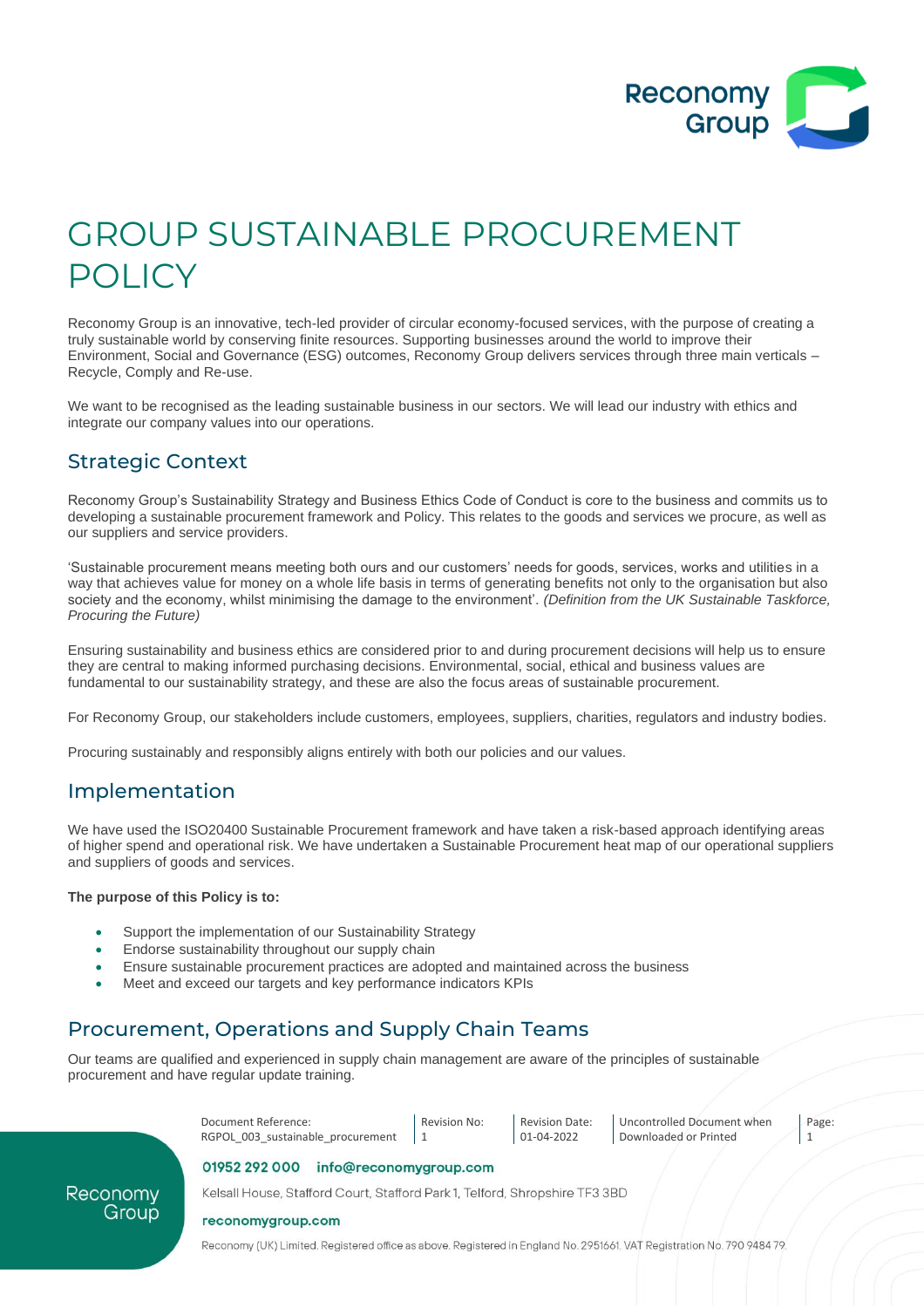

# Supplier Selection

The following basic principles are followed when selecting suppliers:

- Financial checks
- Capability and capacity
- Compliance and legal checks
- Required accreditations
- Sustainability criteria

## Reconomy Group Supply Chain

Reconomy Group has an extensive and international supply chain to offer a quality service to a diverse client base and we are uniquely positioned to influence resource management and sustainability.

We are committed to doing business ethically and with integrity. We will only work with and support suppliers who adopt the highest standards of:

- ethics
- human rights
- health, safety and wellbeing
- working arrangements
- equality and diversity
- environmental responsibility and protection

Reconomy Group has clearly laid out the expectations of our suppliers and what they can expect from us in return in our **Supplier Sustainability Charter** and **Business Ethics Code of Conduct**. All suppliers are required to sign up to the charter and to develop improvement actions to ensure standards are met.

#### **Reconomy Group commits to:**

- Paying our suppliers and subcontractors on time and requesting that they pay their suppliers and subcontractors on time and in accordance with the contract conditions.
- Ensuring that we deal with all our suppliers and potential suppliers fairly and ethically and in accordance with our Supplier Sustainability Charter and Business Ethics Code of Conduct
- Ensuring that we are working with Suppliers who have high ethical standards and who actively work to improve their social and environmental impacts
- Promoting a two-way engagement process that encourages continuous improvement to Sustainable Issues

## Reconomy Group Goods and Services

Sustainability will be considered, as follows, when procuring goods and services across the Group

- Using sustainability criteria, where appropriate, when awarding contracts and selecting suppliers
- Requesting suppliers and potential suppliers submit prices for alternative more sustainable solutions
- Ensuring that any alternatives are given due cost benefit consideration prior to award

Reconomy Sustainable Procurement Guidance has been communicated and is designed to support our functions and departments in making more sustainable decisions.